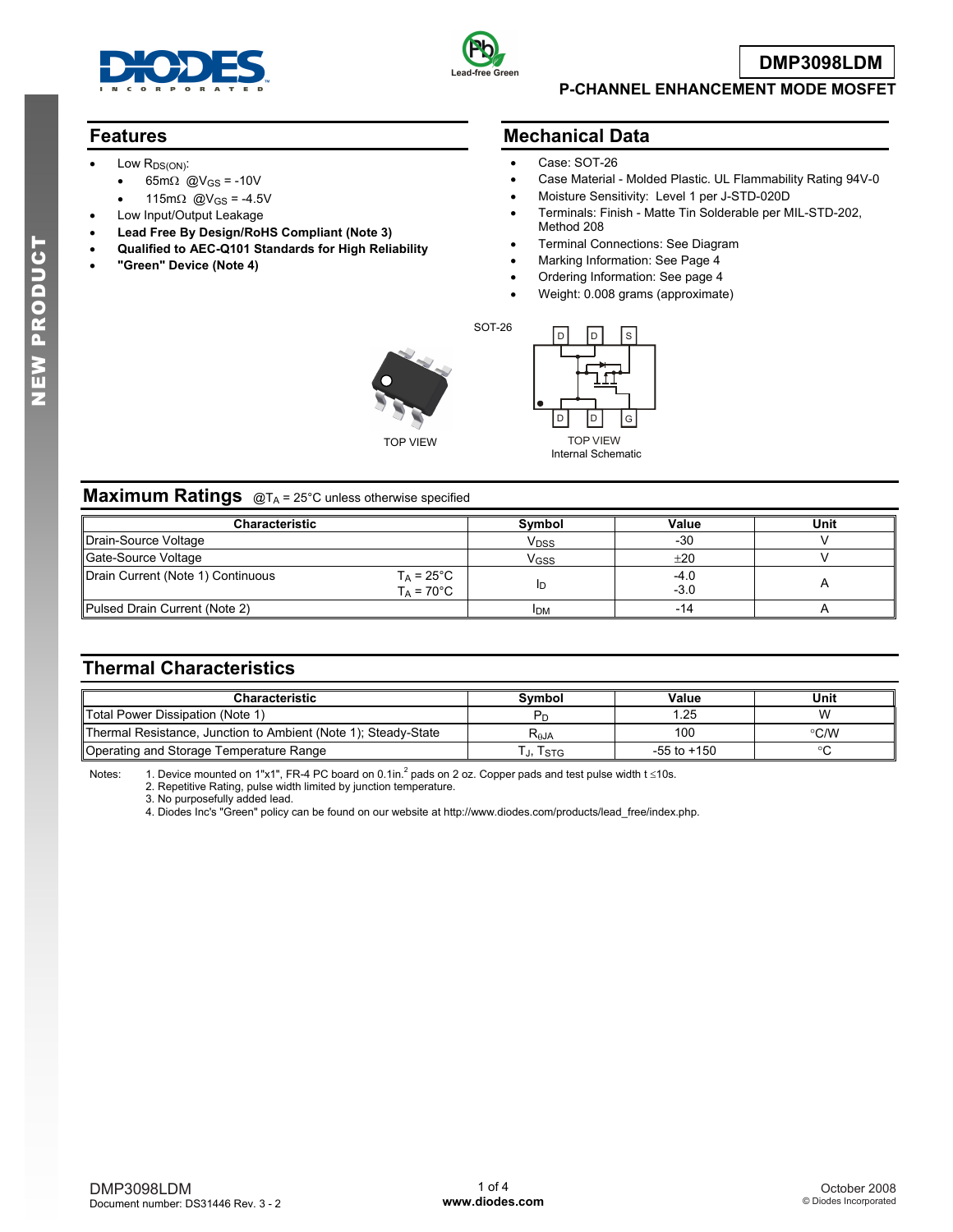

# **Electrical Characteristics**  $QT_A = 25^\circ C$  unless otherwise specified

| <b>Characteristic</b>                                            | Symbol                  | Min                      | Typ               | <b>Max</b>               | <b>Unit</b> | <b>Test Condition</b>                                                                               |  |
|------------------------------------------------------------------|-------------------------|--------------------------|-------------------|--------------------------|-------------|-----------------------------------------------------------------------------------------------------|--|
| <b>STATIC PARAMETERS</b>                                         |                         |                          |                   |                          |             |                                                                                                     |  |
| Drain-Source Breakdown Voltage                                   |                         | $-30$                    |                   |                          | V           | $I_D$ = -250 $\mu$ A, V <sub>GS</sub> = 0V                                                          |  |
| Zero Gate Voltage Drain Current<br>$T_{\rm J}$ = 25 $^{\circ}$ C | <b>l</b> <sub>DSS</sub> |                          |                   | $-1$                     | μA          | $V_{DS}$ = -30V, $V_{GS}$ = 0V                                                                      |  |
| Gate-Body Leakage Current                                        | I <sub>GSS</sub>        |                          | $\hspace{0.05cm}$ | $+100$                   | nA          | $V_{DS}$ = 0V, $V_{GS}$ = $\pm 20V$                                                                 |  |
| Gate Threshold Voltage                                           | $V_{GS(th)}$            | $-1.0$                   |                   | $-2.1$                   | V           | $V_{DS} = V_{GS}$ , $I_D = -250 \mu A$                                                              |  |
| On State Drain Current (Note 5)                                  | $I_D (ON)$              | $-15$                    |                   |                          | A           | $V_{GS}$ = -4.5V, $V_{DS}$ = -5V                                                                    |  |
| Static Drain-Source On-Resistance (Note 5)                       | $R_{DS(ON)}$            | $\overline{\phantom{0}}$ | 56<br>98          | 65<br>115                | $m\Omega$   | $V_{GS}$ = -10V, $I_D$ = -4.0A<br>$V_{GS}$ = -4.5V, $I_D$ = -3.0A                                   |  |
| Forward Transconductance (Note 5)                                | $g_{FS}$                | $\overline{\phantom{0}}$ | 5.3               | $\overline{\phantom{0}}$ | S           | $V_{DS}$ = -10V, $I_D$ = -4.0A                                                                      |  |
| Diode Forward Voltage (Note 5)                                   |                         |                          | 0.79              | $-1.2$                   | V           | $I_S = -1.7A$ , $V_{GS} = 0V$                                                                       |  |
| <b>DYNAMIC PARAMETERS (Note 6)</b>                               |                         |                          |                   |                          |             |                                                                                                     |  |
| Input Capacitance                                                |                         |                          | 336               |                          | pF          | $V_{DS}$ = -25V, $V_{GS}$ = 0V<br>$f = 1.0 MHz$                                                     |  |
| <b>Output Capacitance</b>                                        |                         |                          | 70                |                          | pF          |                                                                                                     |  |
| Reverse Transfer Capacitance                                     | C <sub>rss</sub>        |                          | 49                |                          | pF          |                                                                                                     |  |
| Gate Resistance                                                  |                         |                          | 4.6               |                          | $\Omega$    | $V_{DS} = 0V$ , $V_{GS} = 0V$ , $f = 1.0 MHz$                                                       |  |
| <b>SWITCHING CHARACTERISTICS</b>                                 |                         |                          |                   |                          |             |                                                                                                     |  |
| <b>Total Gate Charge</b>                                         |                         |                          | 4.0<br>7.8        |                          | nC          | $V_{DS}$ = -15V, $V_{GS}$ = -4.5V, $I_D$ = -5.0A<br>$V_{DS}$ = -15V, $V_{GS}$ = -10V, $I_D$ = -5.0A |  |
| Gate-Source Charge                                               | $Q_{\text{gs}}$         | $\overline{\phantom{0}}$ | 1.0               | —                        |             | $V_{DS}$ = -15V, V <sub>GS</sub> = -4.5V, I <sub>D</sub> = -5.0A                                    |  |
| Gate-Drain Charge                                                | $Q_{\text{ad}}$         | $\overline{\phantom{0}}$ | 2.5               |                          |             | $V_{DS}$ = -15V, $V_{GS}$ = -4.5V, $I_D$ = -5.0A                                                    |  |
| Turn-On Delay Time                                               | $t_{d(on)}$             | $\overline{\phantom{0}}$ | 6.0               |                          |             |                                                                                                     |  |
| <b>Rise Time</b>                                                 |                         | $\overline{\phantom{0}}$ | 5.0               |                          | ns          | $V_{DS}$ = -15V, V <sub>GS</sub> = -10V,                                                            |  |
| Turn-Off Delay Time                                              | $t_{d(Off)}$            | $\overline{\phantom{0}}$ | 17.6              |                          |             | $In = -1.0A$ , $R_G = 6.0\Omega$                                                                    |  |
| Fall Time                                                        | tf                      | $\overline{\phantom{0}}$ | 9.5               | $\overline{\phantom{0}}$ |             |                                                                                                     |  |

Notes: 5. Test pulse width  $t = 300\mu s$ .

6. Guaranteed by design. Not subject to production testing.



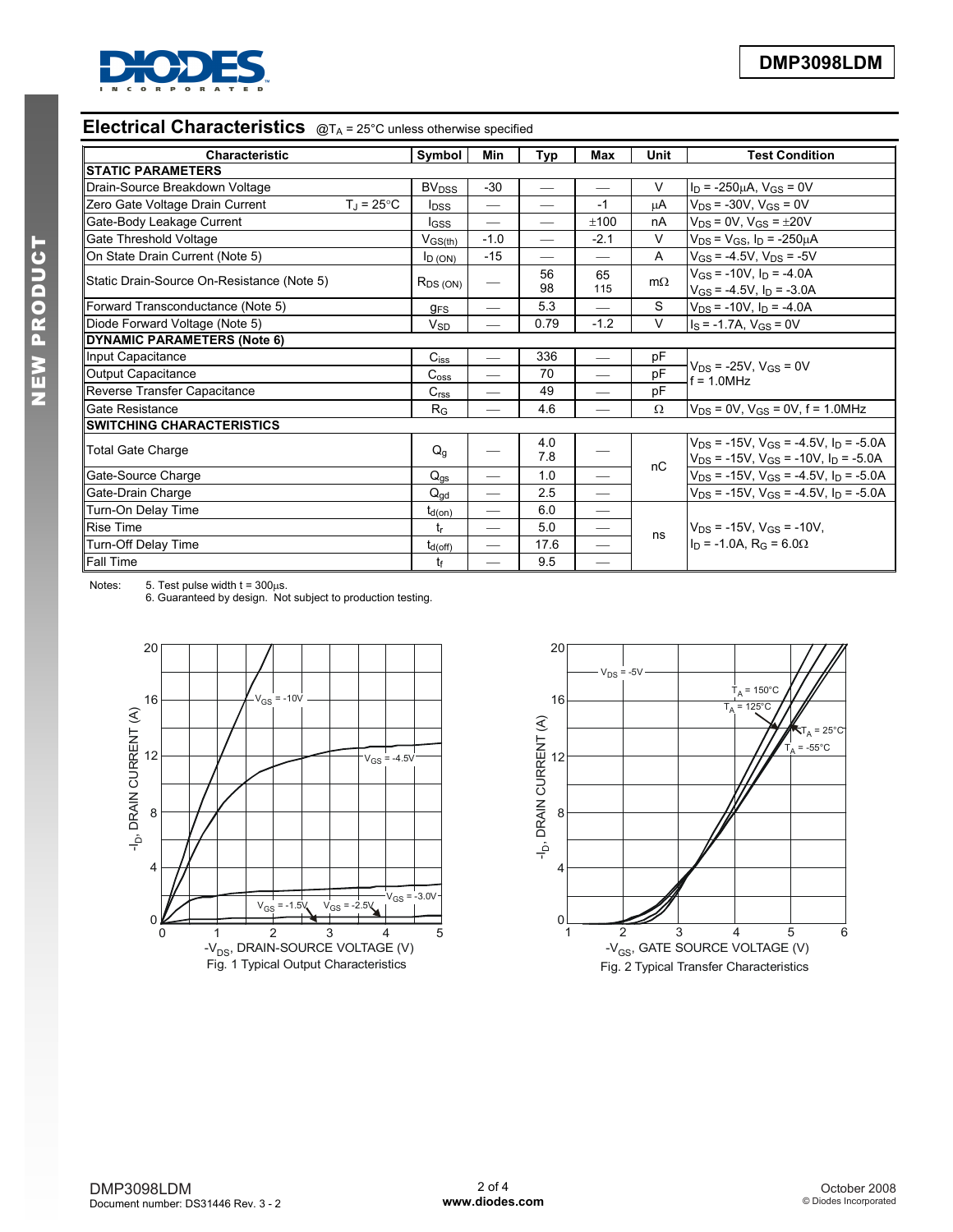

# **DMP3098LDM**



DMP3098LDM Document number: DS31446 Rev. 3 - 2